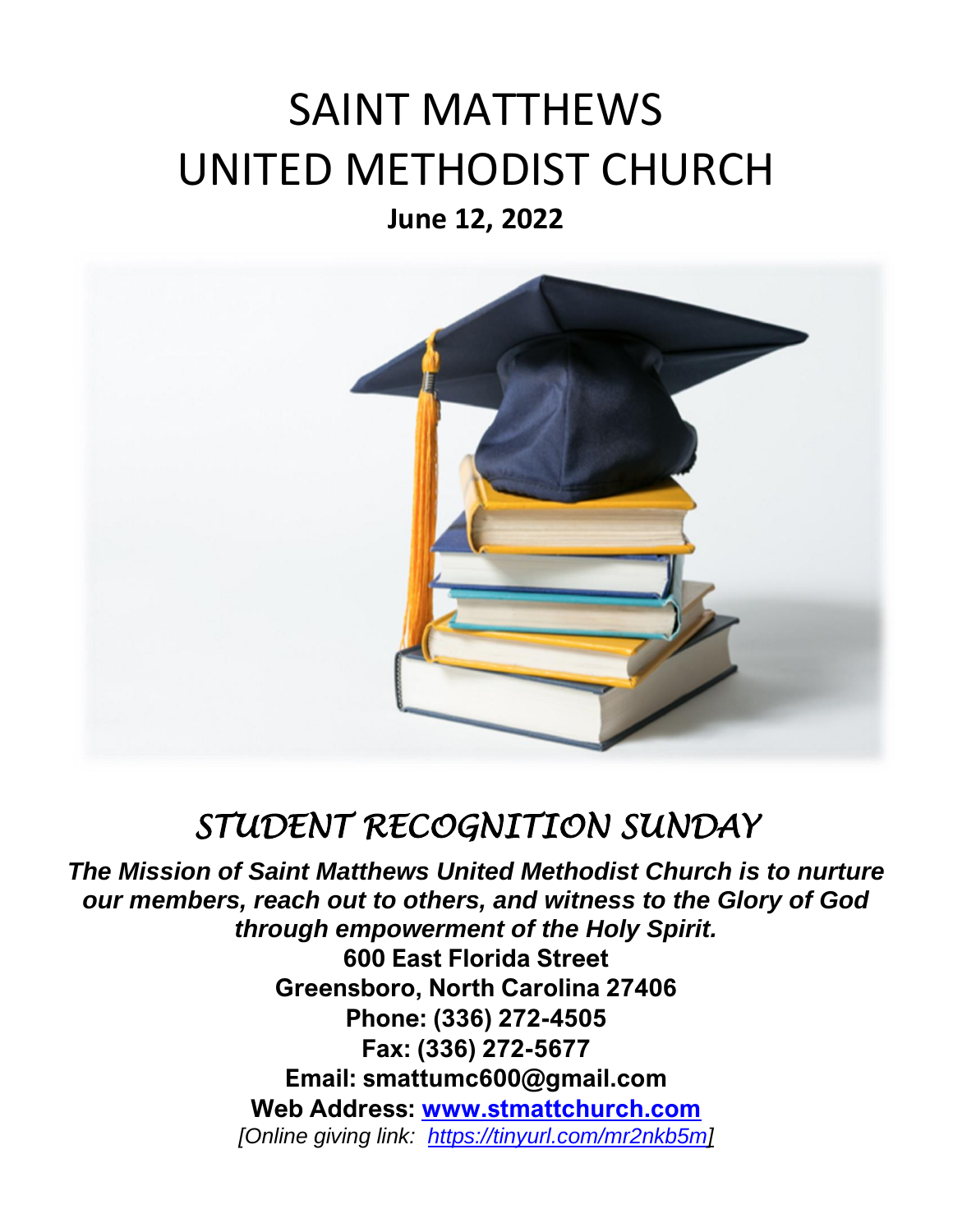#### **St. Matthews United Methodist Church Rev. Rodvegas Ingram, Pastor 8:30AM ORDER OF SERVICE Musicians– William Brooker & Stephan Brooker**

Light of Christ

Call to Worship

L: To you, O people, Wisdom calls.

**P: She calls out to each of us, beckoning us: to experience peace in Christ, to discover the truth of life, to know true love as it is poured into our hearts.**

L: Wisdom calls.

**All: As we gather this day, let us answer her call as we celebrate faith in the One who leads us into life.**

| Invocation                                  |                                |
|---------------------------------------------|--------------------------------|
| <b>Musical Selection</b>                    | <b>Progressive Adult Choir</b> |
| Scripture                                   | <b>John 16:12-15 (NKJV)</b>    |
| <b>Children's Moments</b>                   |                                |
| <b>Musical Selection</b>                    | <b>Progressive Adult Choir</b> |
| <b>Sermon</b>                               | <b>Pastor Ingram</b>           |
| Invitation                                  | <b>Progressive Adult Choir</b> |
| <b>Pastoral Prayer</b>                      |                                |
| Invitation – Church Membership              |                                |
| Blessing of the Offering/Offertory Response | "All Things Come Of Thee"      |
| Light of Christ to the World                | "Let the Church Say Amen"      |
| <b>Benediction</b>                          |                                |
|                                             |                                |

**Worship via Live Stream:**

**ZOOM Video:<https://us02web.zoom.us/s/82293573333> Audio: Dial 1-929-205-6099, ID 82293573333#, Passcode 583845**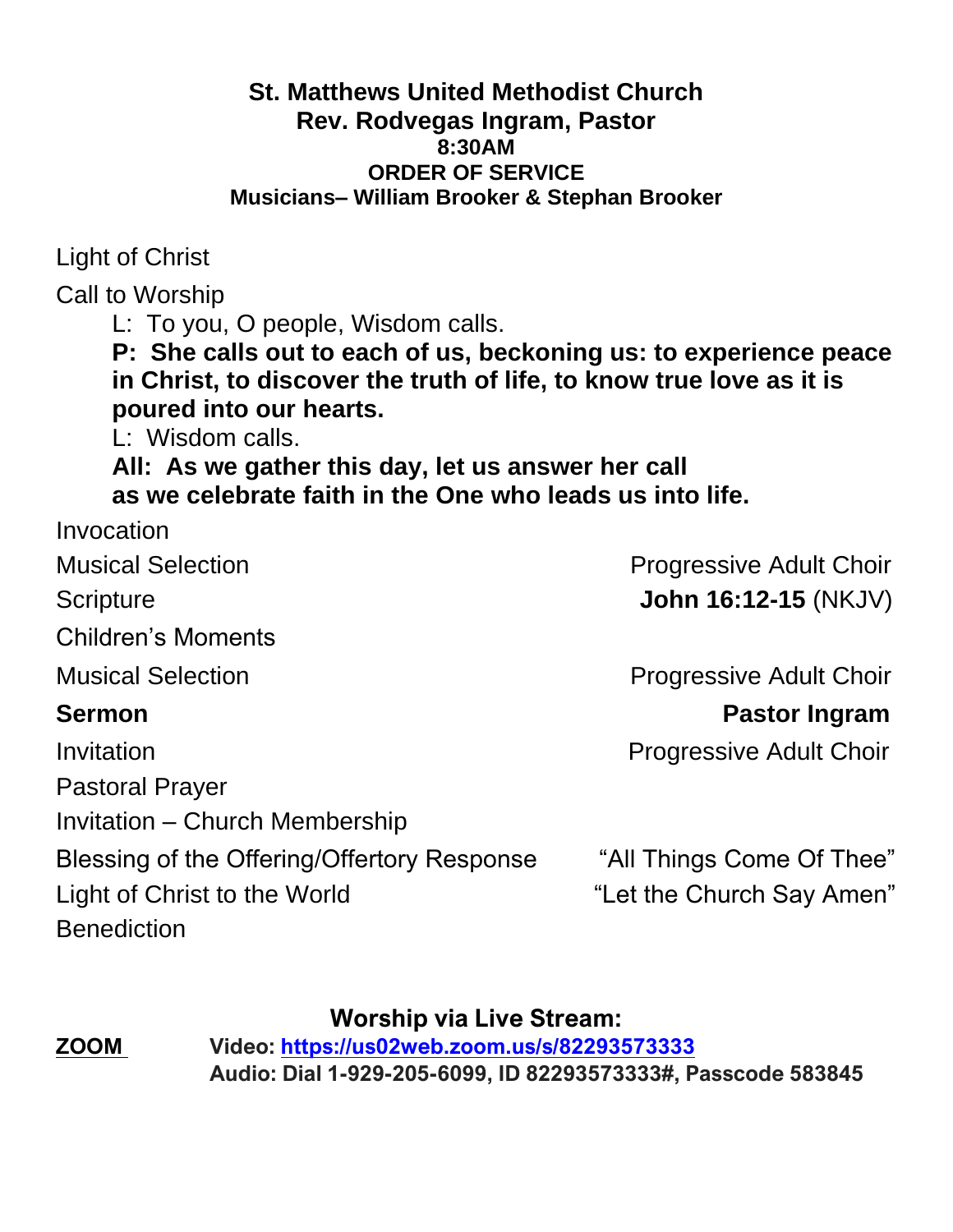#### **St. Matthews United Methodist Church Rev. Rodvegas Ingram, Pastor 11AM ORDER OF WORSHIP Student Recognition Sunday Service Musicians – Edna Johnson & Rochelle Joyner**

Light of Christ

Call to Worship

L: To you, O people, Wisdom calls.

**P: She calls out to each of us, beckoning us: to experience peace in Christ, to discover the truth of life, to know true love as it is poured into our hearts.**

L: Wisdom calls.

**All: As we gather this day, let us answer her call as we celebrate faith in the One who leads us into life.**

| Invocation                      |                                              |                                                              |
|---------------------------------|----------------------------------------------|--------------------------------------------------------------|
| <b>Musical Selection</b>        | "Holy, Holy, Holy"                           | <b>Sanctuary Choir</b>                                       |
| Scripture                       |                                              | <b>John 16:12-15 (NKJV)</b>                                  |
| <b>Affirmation of Faith</b>     |                                              | <b>Apostle's Creed (Traditional) UMH#881</b>                 |
| Children's Moments              |                                              |                                                              |
| <b>Recognition of Graduates</b> |                                              |                                                              |
| <b>Musical Selection</b>        | "God Is A Good God"                          | <b>Sanctuary Choir</b>                                       |
| <b>Sermon</b>                   |                                              | <b>Pastor Ingram</b>                                         |
| Invitation                      |                                              |                                                              |
| <b>Invitation Selection</b>     | "Be Thou My Vision"                          | <b>Sanctuary Choir</b>                                       |
| <b>Pastoral Prayer</b>          |                                              |                                                              |
| Invitation – Church Membership  |                                              |                                                              |
|                                 | Blessing of the Offering/Offertory Response  | "All Things Come Of Thee"                                    |
| <b>Benediction</b>              |                                              |                                                              |
|                                 | <b>Worship via Live Stream:</b>              |                                                              |
| <b>ZOOM</b>                     | Video: https://us02web.zoom.us/s/82293573333 |                                                              |
|                                 |                                              | Audio: Dial 1-929-205-6099, ID 82293573333#, Passcode 583845 |

**FACEBOOK <https://www.facebook.com/stmatthewsgreensboro> YOUTUBE <https://www.youtube.com/channel/UC7Q7QTHei60HaiaJWc6ZCpQ>**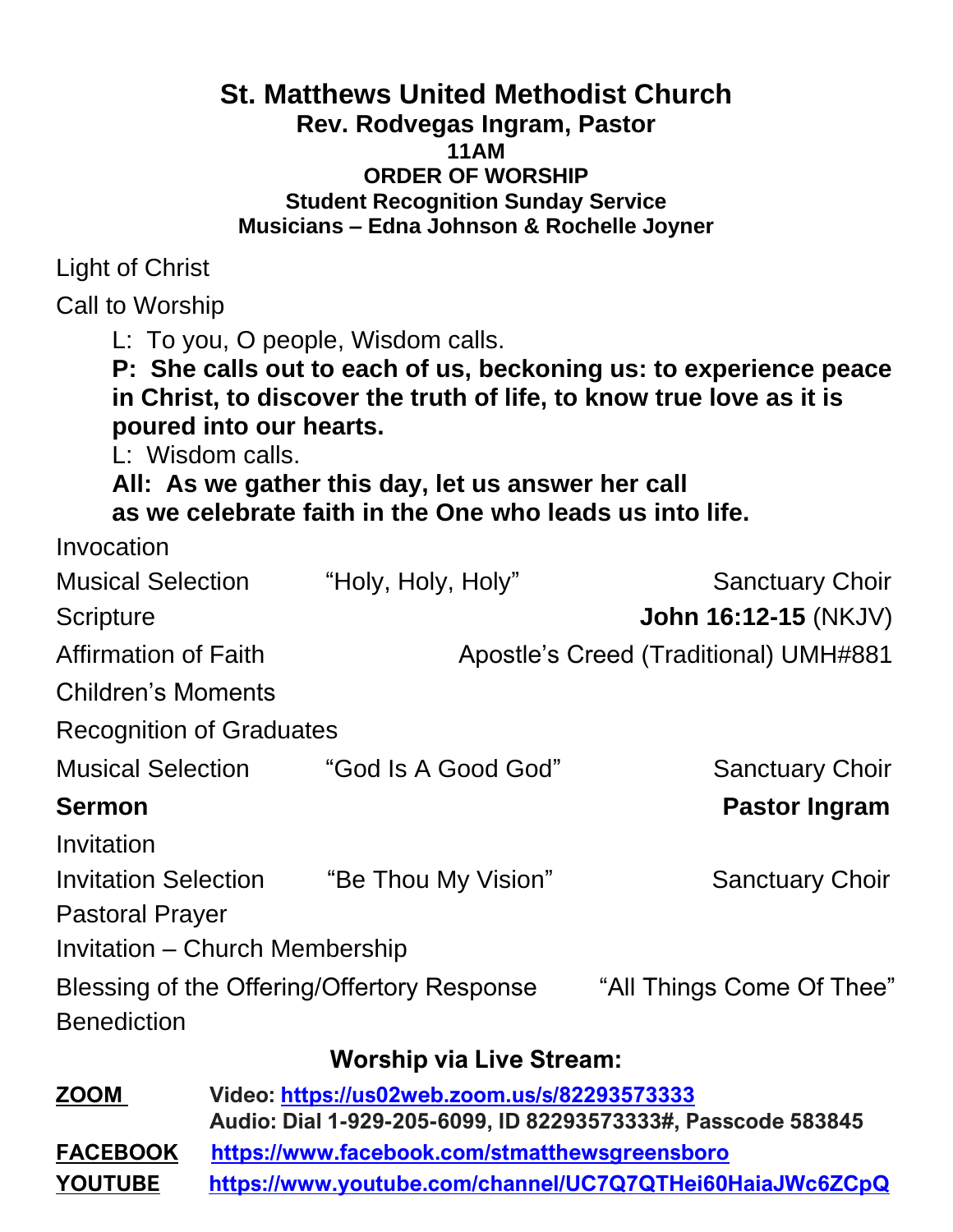# *UPCOMING EVENTS*

## **WEEKLY ACTIVITIES**

Children's Choir rehearsal: June TBD @6:30pm, Sanctuary Fellowship Choir rehearsal: Saturdays, June TBD @11am, Sanctuary Men's Choir rehearsal: Mondays @5:00pm, Sanctuary Progressive Adult Choir rehearsal: Wednesdays @7pm, Sanctuary Sanctuary Choir rehearsal: Wednesdays @6pm, Choir Room Girl Scouts: 2<sup>nd</sup> & 4<sup>th</sup> Saturdays @1pm, Offsite Location (TBD) Sunday School: Children (Room 20), Youth (Lounge) - 1<sup>st</sup>, 2<sup>nd</sup>, 3<sup>rd</sup> Sundays Adults (Chapel) – Every Sunday Evening Virtual Bible Study:  $2^{nd}$  &  $4^{th}$  Thursdays @6:30pm [https://us02web.zoom.us/j/89578300081?pwd=NlZpaDI3NkRZc1JtNVFib1E4c0hpQT09](https://www.google.com/url?q=https://us02web.zoom.us/j/89578300081?pwd%3DNlZpaDI3NkRZc1JtNVFib1E4c0hpQT09&sa=D&source=calendar&usd=2&usg=AOvVaw3umkO4vLGzFomk6owSD7Lg) Dial In +19292056099,89578300081#; Passcode: 004167 Website Team: Thursdays @5pm [https://us02web.zoom.us/j/81451709091?pwd=Z0tnZU1KVEpJalJ5eCtSWnAySjJQdz09](https://www.google.com/url?q=https://us02web.zoom.us/j/81451709091?pwd%3DZ0tnZU1KVEpJalJ5eCtSWnAySjJQdz09&sa=D&source=calendar&usd=2&usg=AOvVaw1rBJRGKNRZyuKs6Z-ZTmiK) Dial In +19292056099, 81451709091#; Passcode: 747117

> ATTENDANCE - WORSHIP SERVICES SUNDAY, June 5, 2022 Zoom Viewers: 38 In Person: 121

## **REMINDERS**

- Announcements and videos for Worship Services are due in the church office no later than Tuesday before the Sunday it is to be presented. Special Sunday services are due two weeks prior to the event.

-Facility Request Forms are to be completed for any gatherings, events, meetings, etc. This includes any areas on the church property.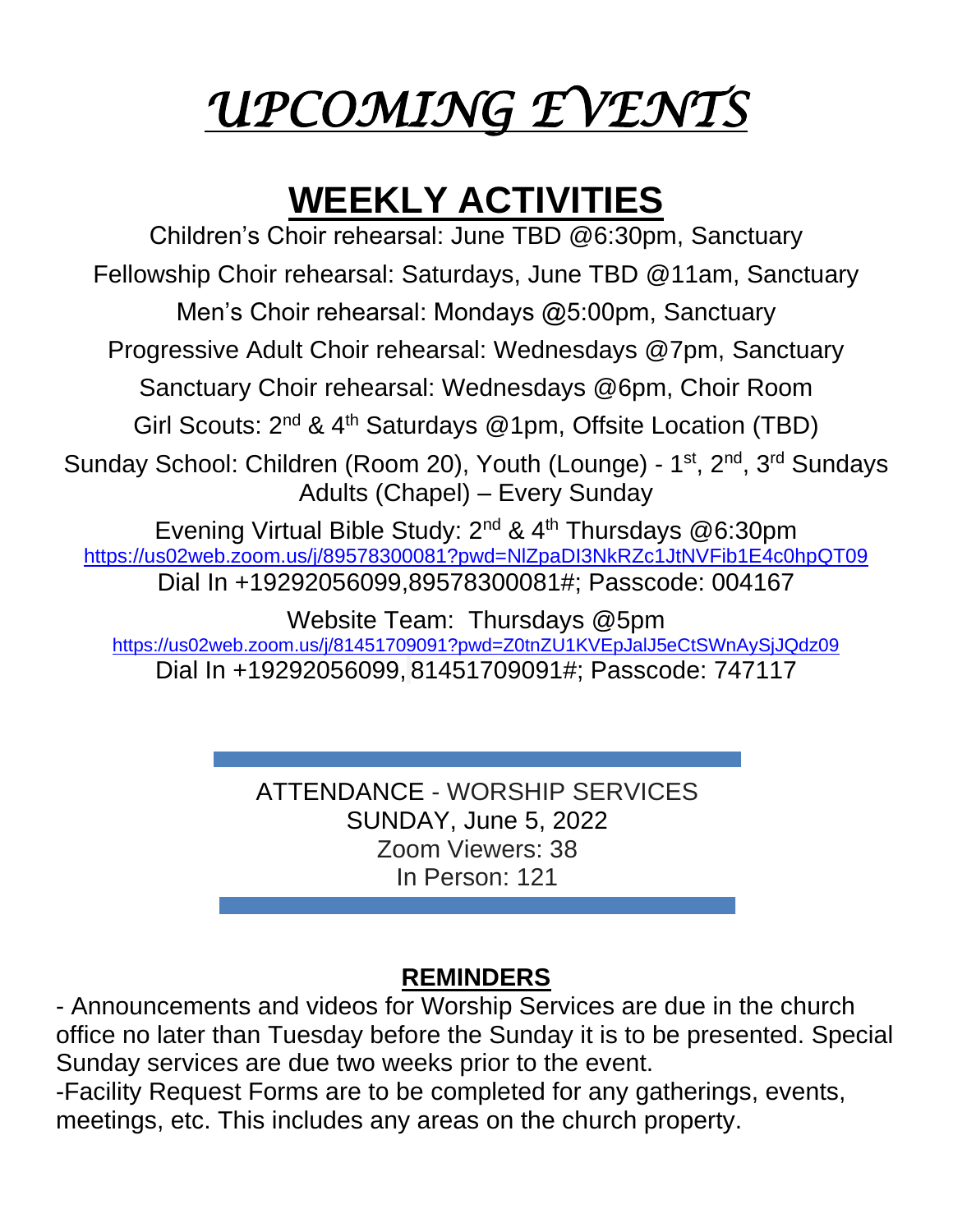## **ZOOM MEETINGS**

## **FINANCE COMMITTEE MEETING**

Tuesday June 14, 2022 @ 7pm [https://us02web.zoom.us/j/81134874695?pwd=eC9OZFlxSVEyS3RlUFJnQ21mYVBVZz09](https://www.google.com/url?q=https://us02web.zoom.us/j/81134874695?pwd%3DeC9OZFlxSVEyS3RlUFJnQ21mYVBVZz09&sa=D&source=calendar&usd=2&usg=AOvVaw0wQTCidJhdycSpv3Ar9ceQ) Dial in +1-929-205-6099, 81134874695#; Passcode: 888614

### **TRANSFORMATION JOURNEY MEETING**

Tuesday June 14, 2022 @ 7pm [https://us02web.zoom.us/j/86333714769?pwd=Vk1LSG9iS1U1OVp3aktjYkNQVldsUT09](https://www.google.com/url?q=https://us02web.zoom.us/j/86333714769?pwd%3DVk1LSG9iS1U1OVp3aktjYkNQVldsUT09&sa=D&source=calendar&usd=2&usg=AOvVaw0QzGYoxjWow9jBT381w-bm) Dial in +1-929-205-6099, 86333714769#; Passcode: 303505

## **TRUSTEE BOARD MEETING**

Thursday June 16, 2022 @ 6:30pm <https://us02web.zoom.us/j/89876161595?pwd=U2FHSkhUYjN5cnVBQi85TkN5RndSQT09> Dial in +1-929-205-6099, 89876161595#; Passcode: 856626

## **IN PERSON**

United Women of Faith – Group 1 Wednesday, June 15, 2022 @12:30pm, Room 20

United Women of Faith "Women's Celebration" Saturday, June 24, 2022 @11am – 1pm, Fellowship Hall

Youth & Children's Ministry "Summer Soul Self Care" Sunday, June 25, 2022 @12:30pm – 2:00pm, Room 20/Lounge

## **PLEASE JOIN US NEXT WEEK**

**United Methodist Men's Father's Day Service Sunday June 19th @10am** (no 8:30am service)

**Guest Speaker Reverend C. Bradley Hunt, II President of the Greensboro NAACP**

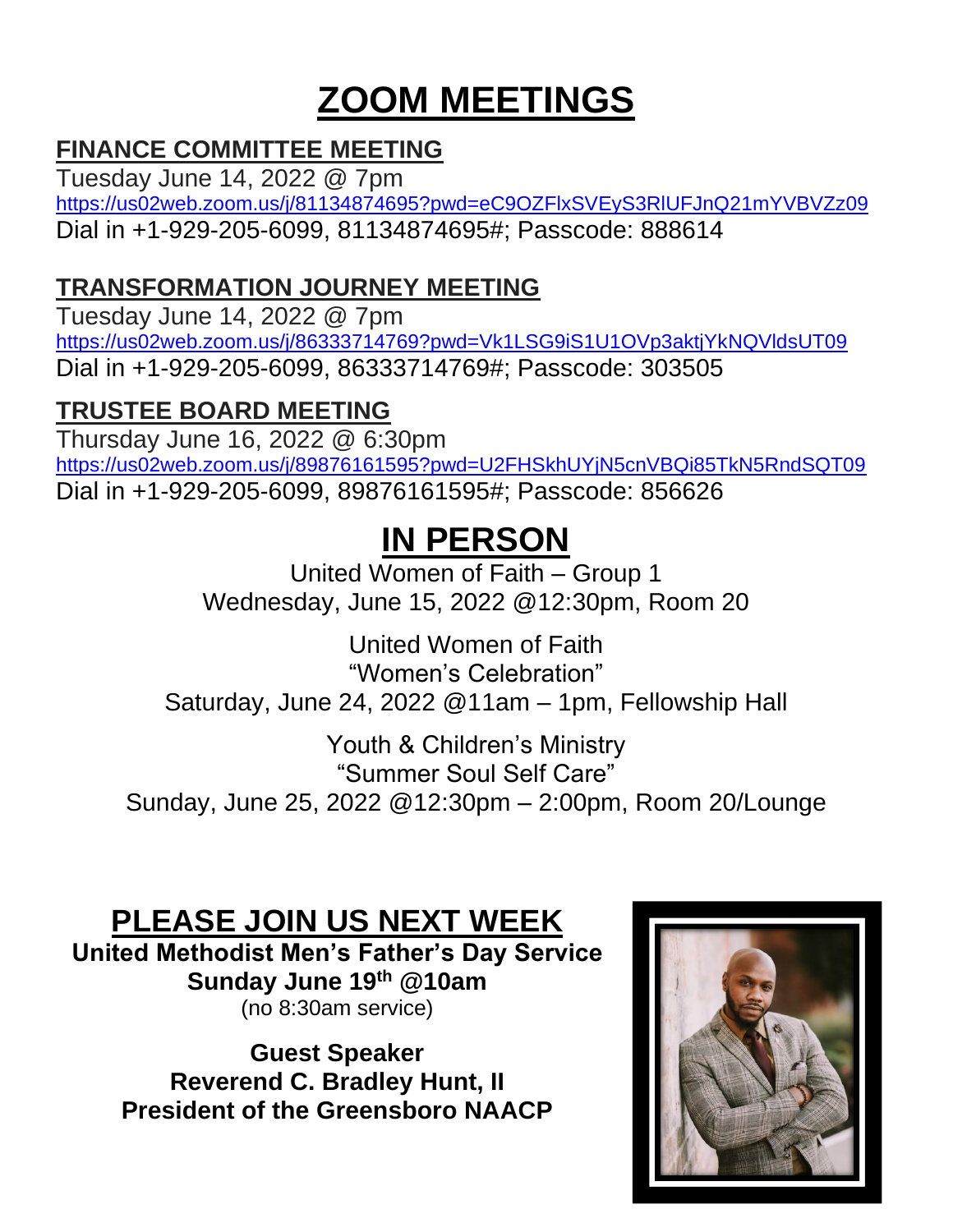## **MARK YOUR CALENDAR**

**Church Office Closed for Juneteenth Observance**, Monday - June 20th

**Joyful July Sundays** Worship services @10am (no 8:30am service)

**Casual Dress Months:** June – August 2022

Casual attire encouraged; be mindful that you are in God's house when making your clothing selection.

# ANNOUNCEMENTS

**ALTAR FLOWERS** The Worship Service is enhanced by the presence of flowers. Each Sunday a family member or group provides flowers in memory/honor of a loved one. The lovely plants today are given in loving memory of Anne Bouldin and Pat Stewart and in honor of Mary Glover and Anita Ingram who laid the solid foundation of our present Food Pantry by Lewis and Carolyne Burgman.

**CONGRATULATIONS** to C. Edmund and Joyce V. Fairley in honor of your 50th wedding anniversary on June 17, 2022. Thank you for modeling a foundation of love, commitment, and faith for our family. "May you be blessed by the Lord, the Maker of Heaven and earth." Psalm 115:15 ~Love always, Jamila & Carlton

**LET'S MAKE MUSIC!** Classes for children ages 4 through 8 with handbells, wood blocks, cymbals, tambourines, and more on Thursdays (6/23, 6/30, 7/7, and 7/14) from 6:00 - 6:45. One adult (parent, grand, etc.) must remain with the class for the entire time. Register with Gwen Poole 336-457 1919 or [woodlea@hotmail.com.](mailto:woodlea@hotmail.com) [A Liturgical Arts Program]

**"MINI-DRAMA WORKSHOP"** will be held on Saturday, July 9, 2022 9:30am - 1:00pm for Saint Matthews members ages 13 thru adults- emphasis on scene & improv work with the use of prompts and props. Registration required before 7/1/2022: Gwen Poole 336-457-1919 or [woodlea@hotmail.com](mailto:woodlea@hotmail.com) [a Liturgical Arts Program]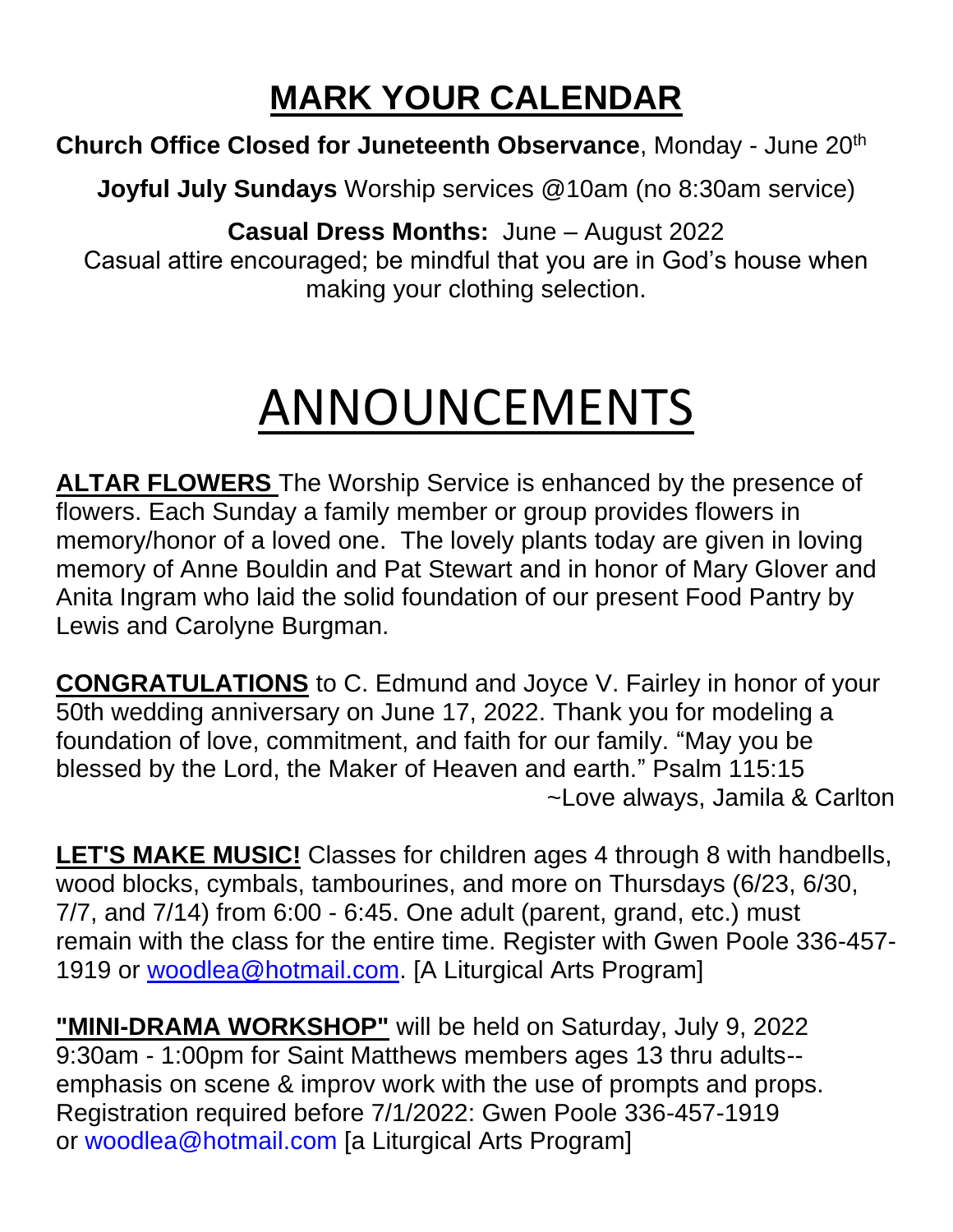## **NEW MEMBERS ORIENTATION**

Due to rescheduling conflicts the class will move to July 9th, 9:00 am to 1:00 pm in room 20. Any member who joined between 2012 and 2022 is encouraged to attend. Registration will be required. This training is in accordance with COVID guidelines. Please contact the church office at (336) 272-4505 or Pamela Moye (336) 457-2355 for additional information.

**ST. MATTHEWS SCHOLARSHIPS**: The Endowment Scholarship Committee is seeking all 2022 high school graduates to apply for the St Matthews Endowed Scholarship. Applications may be obtained from Mrs. Carolyne Burgman by email burgmancc@gmail.com. All eligible students must be admitted to an accredited 4-year college or 2-year community college. Also, students must be active members of St. Matthews and are currently involved in church programs and/or activities. All applications must be returned to Mrs. Burgman or Dr. James Sibert by June 12, 2022.



**SCIENCE • TECHNOLOGY ENGINEERING • ART • MATHEMATICS** 

## **SUMMER ENRICHMENT PROGRAM**

After a 2-year break due to Covid, the Enrichment Committee is happy to announce we will have a Summer STEAM program that is open to all youth ages 6-13 from the church and the community. The 6-week program runs June 13 - July 22<sup>nd</sup>, Monday – Friday from 7:30am – 5:30pm daily.

Cost is \$85/week plus a one-time \$45 application fee. You may contact the church office to have an application mailed to you. For more information, please contact Russell Gibson [rgibson@bellsouth.net.](mailto:rgibson@bellsouth.net)

If you want to help sponsor a child or children, donations will be accepted through church offering. Please write "STEAM Summer Enrichment" on the special offering line of your church envelope or click on box next to this category for online donations.

**UNITED WOMEN IN FAITH** will have their Women's Fellowship on Saturday, June 25, 2022, at 11:00 am in the Fellowship Hall. Please complete the link below or contact Michelle Thompson, president to confirm your attendance or contact me via email [michelleathompson@hotmail.com](mailto:michelleathompson@hotmail.com) [WomensFellowship.](https://docs.google.com/forms/d/e/1FAIpQLSdra5HA4fENskiVwZ0sF-kGWauQ0B8nhLI28ynzGsrQh4FWPA/viewform?usp=sf_link)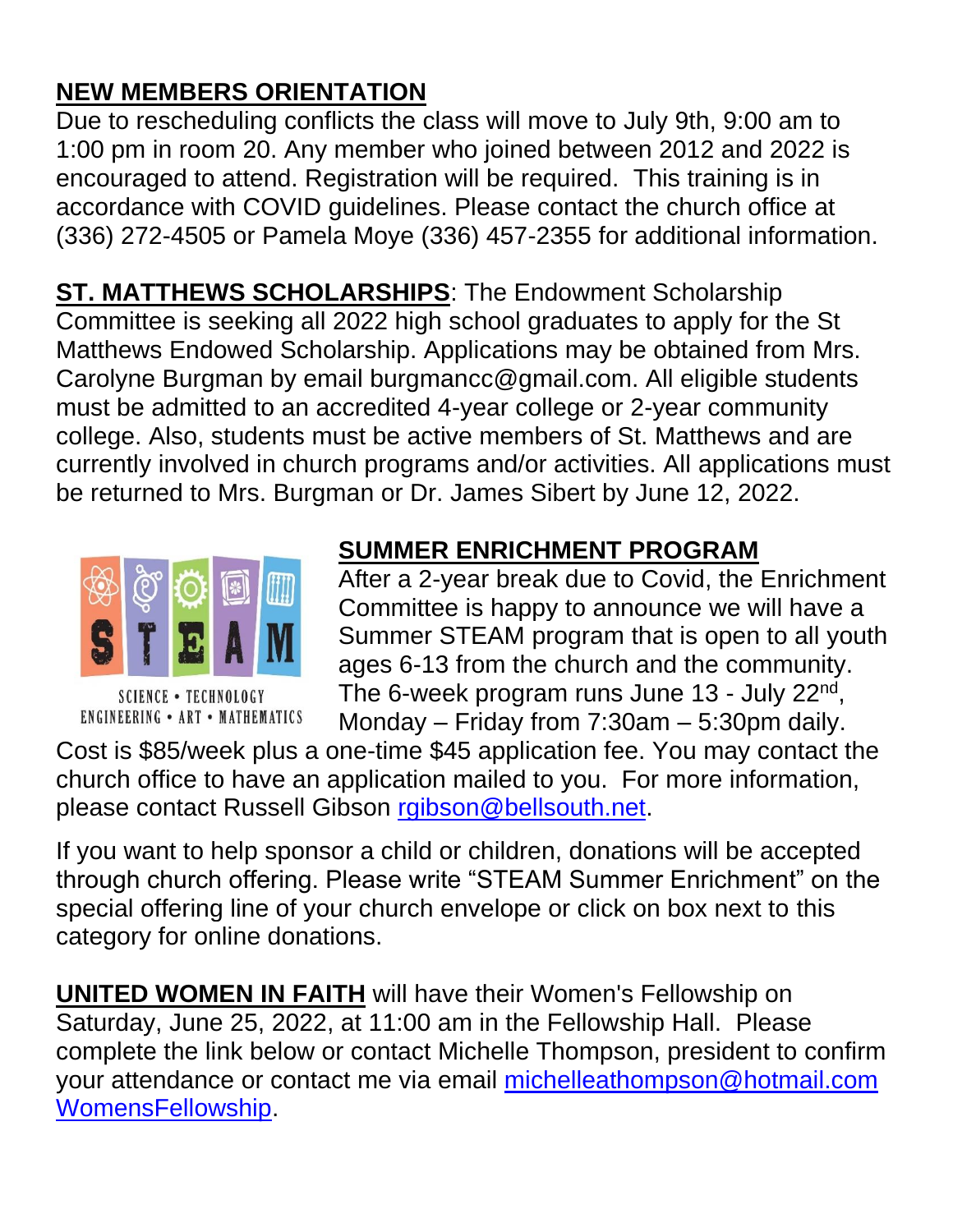**UPPER ROOM DEVOTIONALS** will be distributed on Wednesday, June 15, 2022 between 12noon and 1pm in the Britton St. parking lot. For more information, contact Joyce Palm-Harris [JPalmQB@gmail.com](mailto:JPalmQB@gmail.com)

## **UM CREATION JUSTICE TIP FOR JUNE**

As a church, WE CAN learn and teach. Recognizing creation justice as a faith issue, we seek to understand the connections between science, the natural world, and our call to be good stewards. We can program in the church and via Zoom to learn from and discuss videos, books, curriculum, speakers with expertise, and experiences that give firsthand knowledge.

## **COME OUT TO VISIT**

The Community Garden at Saint Matthews UMC along with other area community gardens

# **Guilford County Community<br>Garden Tours**

Saturday, June 18th, 2022

Join us on tours of community gardens and urban farms in Guilford County! On this self-guided tour, community gardeners will be on site at each garden for 2 hours to share their story. favorite growing tips, and how you can get involved.

#### Join us from 10:00 am - 12:00 pm

#### **Scan the QRC Code or Visit the Link to Register:**



https://go.ncsu.edu/guilford-countycommunity-garden-tours-2022

**Questions about the event? Contact:** Crystal Mercer, Community & School Garden Extension Agent crystal\_mercer@ncsu.edu or (336) 908-0607



N.C. Cooperative Extension prohibits discrimination and harassment regardless of age, color, dis<mark>a</mark>bility, family and marital status, gender identity, national origin, political beliefs, race, religion, sex (including preg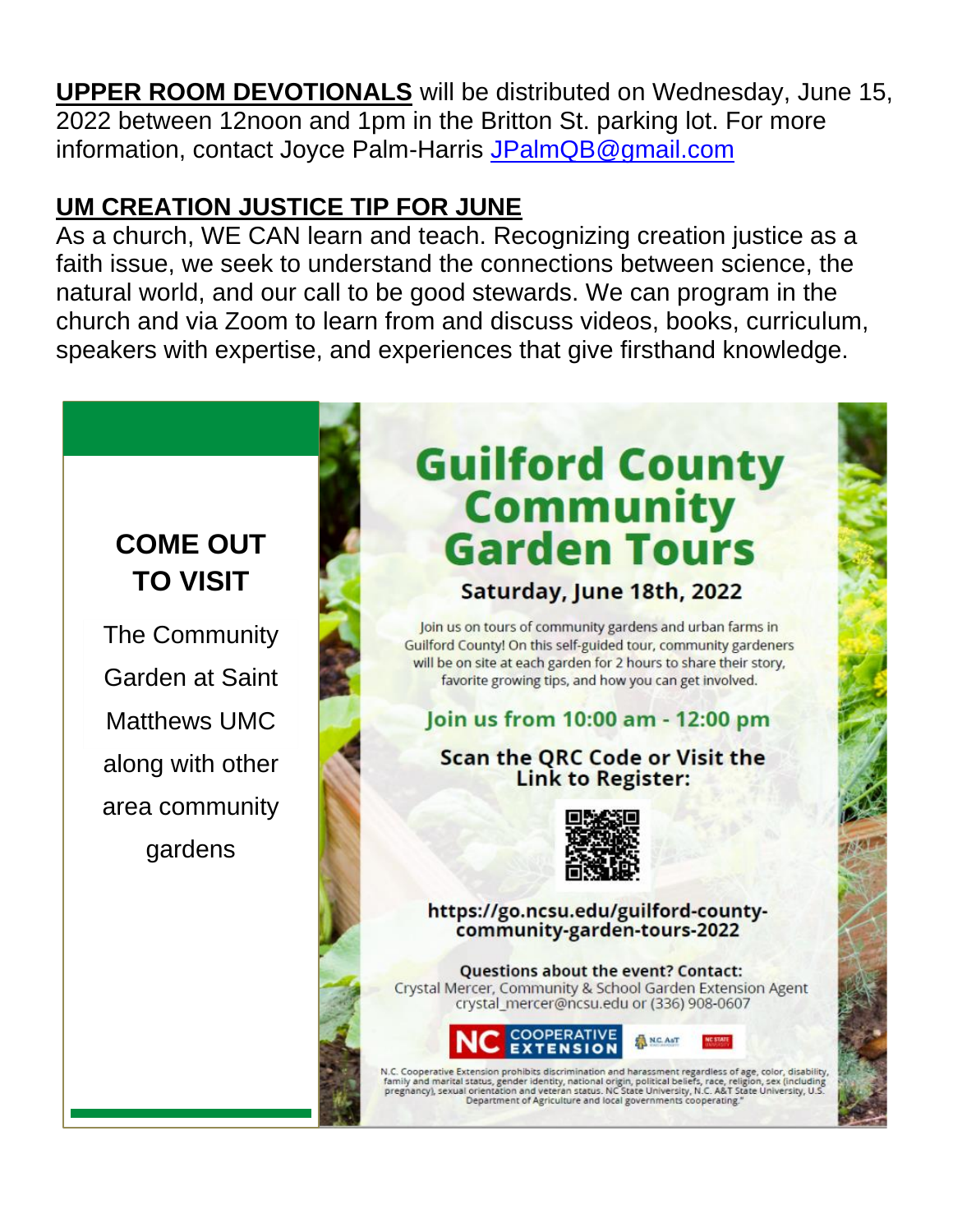## **CAPITOL TO HOST JUNETEENTH TOURS, EXHIBIT**

*Resource 06/01/2022 by [Staff Report,](https://coastalreview.org/author/staffreport/) Photo: NCDNCR*



The North Carolina State Capitol in Raleigh will host an exhibit and offer tours on Saturday, June 18, to commemorate Juneteenth.

Juneteenth (which combines

the month of June with the 19<sup>th</sup> day) is the day in 1865 when federal troops arrived in Galveston, Texas, to take control of the state and ensure that all enslaved people be freed.

The Juneteenth-themed tours are scheduled for at 10 a.m. and 11 a.m. June 18. The tours will focus on the stories of the enslaved African Americans whose skill and labor constructed and maintained the capitol that opened in 1840.

The tours are free, but tour participants are asked to register in advance at [https://www.eventbrite.com/e/freedom-stories-juneteenth-tours-at-the](https://u7061146.ct.sendgrid.net/ls/click?upn=4tNED-2FM8iDZJQyQ53jATURH3PpCPxZ-2BH6HAI51dLxR5qQJ68VmzTWNjJGy9HL7gHKtIFjjFH7N5ZI1voE-2Fc3yFP7EZFuWUFjgxlxTG5gX3gBBaaz0DgggZMYWQuCUvROyykmvaz0rbEAGjPo5h3A5H84h0hP4odPQRW5lp0S0Tk-3DpXU1_jrUqf5zwH7FzSx1F7hMR7-2FjQNZm1ybgIkK8nT6npAYADwq5MGPfk6e8i0wkeSvdpPTOtPOjMW6rnR3a8XA3NoSbJ3tYil24xvCBQu-2B2H1qUzVLNTT8QdcP8BUGMJU0uM7fipztUD8Row6fR2XdGwskyR1dDVLEesnjw9AVz1NAt9v61Xre1DZQmpA9sPXJ4sFMY0LOF-2FIrqERWImgjh4Kyftk8hFuMHh4bZUwJ1g48rp4i9k3ZQWO1DT8qiiTsz-2FTsySzi5Gyt0JxN9VVZDDtbiOwePbpHTq-2BQNEb8RkGWpLiT4e3KnbaN8uswEjbI4KPxevPw0ysKRSZM2YiT582RzLoCr6ev95AnfLFbxCZv4-3D)[north-carolina-state-capitol-tickets-349660222137.](https://u7061146.ct.sendgrid.net/ls/click?upn=4tNED-2FM8iDZJQyQ53jATURH3PpCPxZ-2BH6HAI51dLxR5qQJ68VmzTWNjJGy9HL7gHKtIFjjFH7N5ZI1voE-2Fc3yFP7EZFuWUFjgxlxTG5gX3gBBaaz0DgggZMYWQuCUvROyykmvaz0rbEAGjPo5h3A5H84h0hP4odPQRW5lp0S0Tk-3DpXU1_jrUqf5zwH7FzSx1F7hMR7-2FjQNZm1ybgIkK8nT6npAYADwq5MGPfk6e8i0wkeSvdpPTOtPOjMW6rnR3a8XA3NoSbJ3tYil24xvCBQu-2B2H1qUzVLNTT8QdcP8BUGMJU0uM7fipztUD8Row6fR2XdGwskyR1dDVLEesnjw9AVz1NAt9v61Xre1DZQmpA9sPXJ4sFMY0LOF-2FIrqERWImgjh4Kyftk8hFuMHh4bZUwJ1g48rp4i9k3ZQWO1DT8qiiTsz-2FTsySzi5Gyt0JxN9VVZDDtbiOwePbpHTq-2BQNEb8RkGWpLiT4e3KnbaN8uswEjbI4KPxevPw0ysKRSZM2YiT582RzLoCr6ev95AnfLFbxCZv4-3D) Representatives from the State Archives of North Carolina will be available to speak from 10 a.m. to 1 p.m. June 18 with visitors about African American genealogical resources available through the archives. Also at the capitol, visit "Freedom Stories," a Juneteenth exhibit that features the names and stories of individuals who constructed and maintained the capitol during slavery and whose stories also include emancipation. The exhibit is sponsored by the North Carolina African American Heritage Commission **Example 2** - Religion & Race Committee

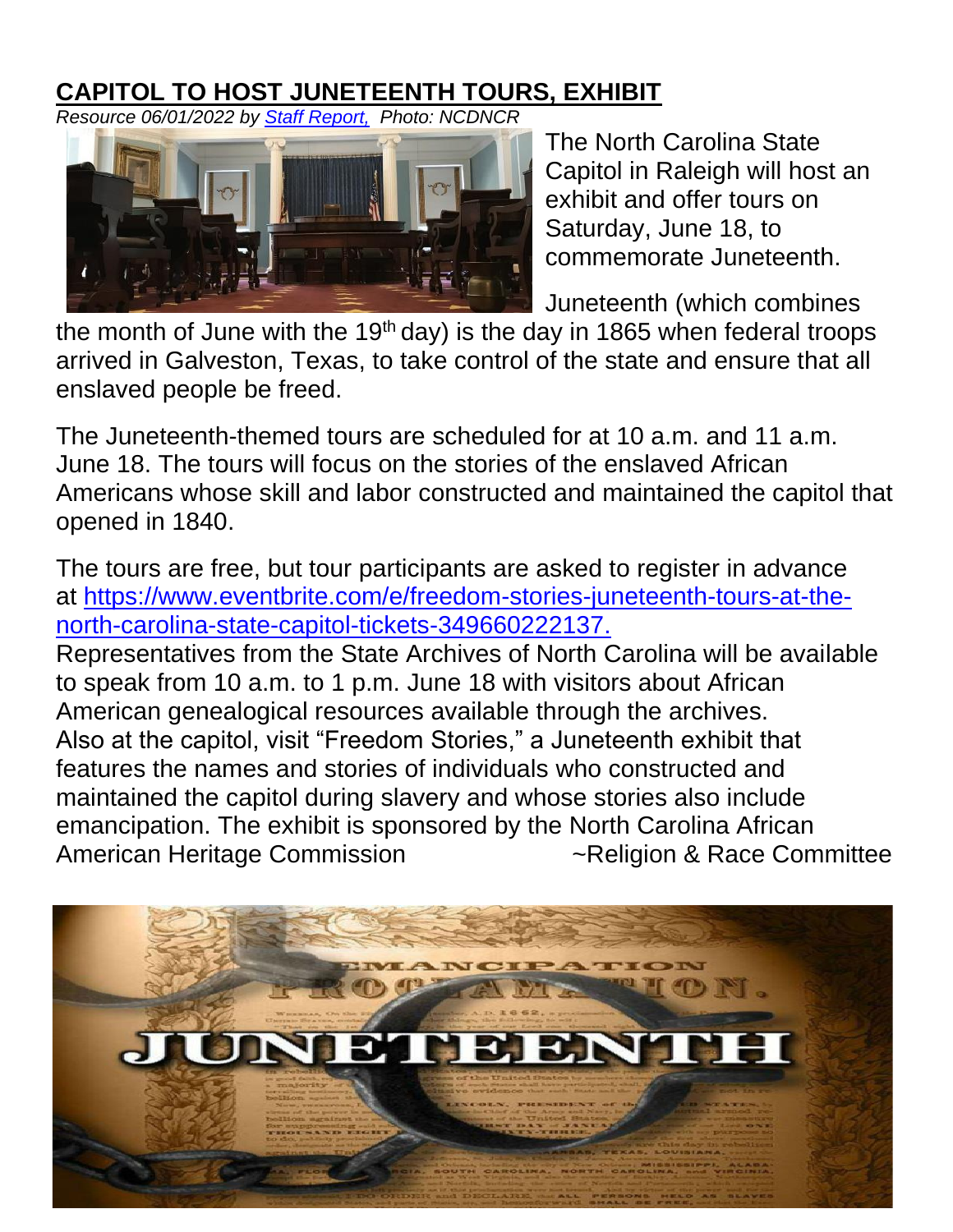## **CONGRATULATIONS 2022 GRADUATES**



## **Postgraduate**



## *Dr. Brandis Allyson Williamson-Dean*

*School:* Bradley University

*Degree: Doctor of Nursing, Family Nurse Practitioner* 

*Parents/Other:* Eldora Faye McAdoo & the late Calvin L. Williamson, Sr.

*Activities:* Graduated with Nursing honors from Sigma Theta Tau National Honor Society

*Honors:* Doctoral Scholarly Project: "Defining Care Coordination for Opioid Addiction Treatment in a Primary Care Setting, Implementing a Pilot Project".

*Future Plans:* I will work in a Primary Care Healthcare setting serving vulnerable populations and underserved families, helping them achieve optimal health. I will also serve on local community advisory boards serving as a leader and advocate for change.

## **Higher Education Undergraduates**



## *Haven Grier*

*School:* Spelman College **Degree:** B.A., Psychology and Pre-Law concentration

*Parents/Other:* Clarence and Yvetta Grier

*Activities:* Alpha Kappa Alpha Sorority, Inc., President of the Psychology Club, Vice President of Phi Alpha Delta Law Fraternity, community Youth Mentor

**SMUMC:** Acolyte, Youth Choir, First Fruits Drama Ministry

*Honors:* Summa Cum Laude graduate

*Future Plans:* Work as a Teach America Fellow for two years before attending Law School.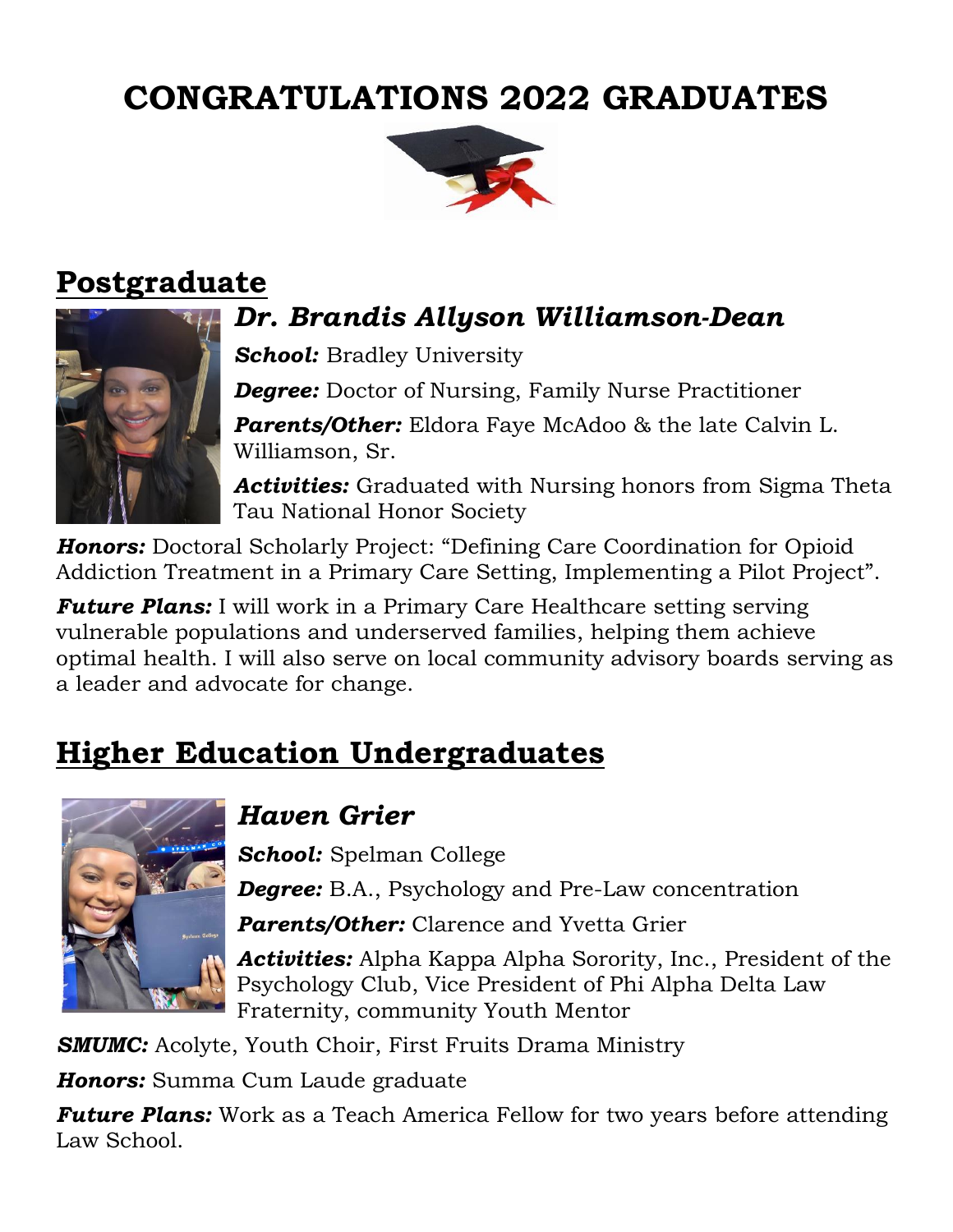## **Higher Education Undergraduates (continued)**



## *Nicole Hayes*

*School:* Bennett College

**Degree:** B.A. in Interdisciplinary Studies with a concentration in Biology

*Parents/Other:* Dianne Nowlin and Frederick Hayes

*Activities:* Freshwoman dorm Step team

**SMUMC:** Acolyte, Fellowship Choir, Youth Choir, Daystar Dance Ministry

*Future Plans:* Getting my CNA license and attending WSSU for a M.S. in Nursing.



## *Kristine M. McNeill*

*School:* North Carolina A&T State University

*Degree:* B.A. English

*Parents/Other:* George and Lydia McNeill

*Activities:* Aggie Live Poetry Society

**SMUMC:** Acolyte, Fellowship Choir, Youth Choir, Children's Choir, Greeter, First Fruits Drama Ministry, Daystar Dance Ministry

*Honors:* Cum Laude graduate *Future Plans:* Find a job in my field.

## *Keith Lamont Purvis, Jr.*

*School:* Randolph Community College

*Degree:* Associate in Applied Science Degree in Photographic Technology— Commercial Photography

*Parents/Other:* Kimberly Clarke Turner and Grandson of Carolyn Purvis Clarke

*Activities:* Photographs appear in Thrasher Magazine and for **NASCAR** 

**SMUMC:** Acolyte, Youth Choir, Children's Choir, First Fruits Drama Ministry, Lay Servant

*Future Plans:* Continuing working in Commercial, Skateboard Lifestyle, and Wedding Photography, Produce Skateboard Lifestyle Magazine: Stroll.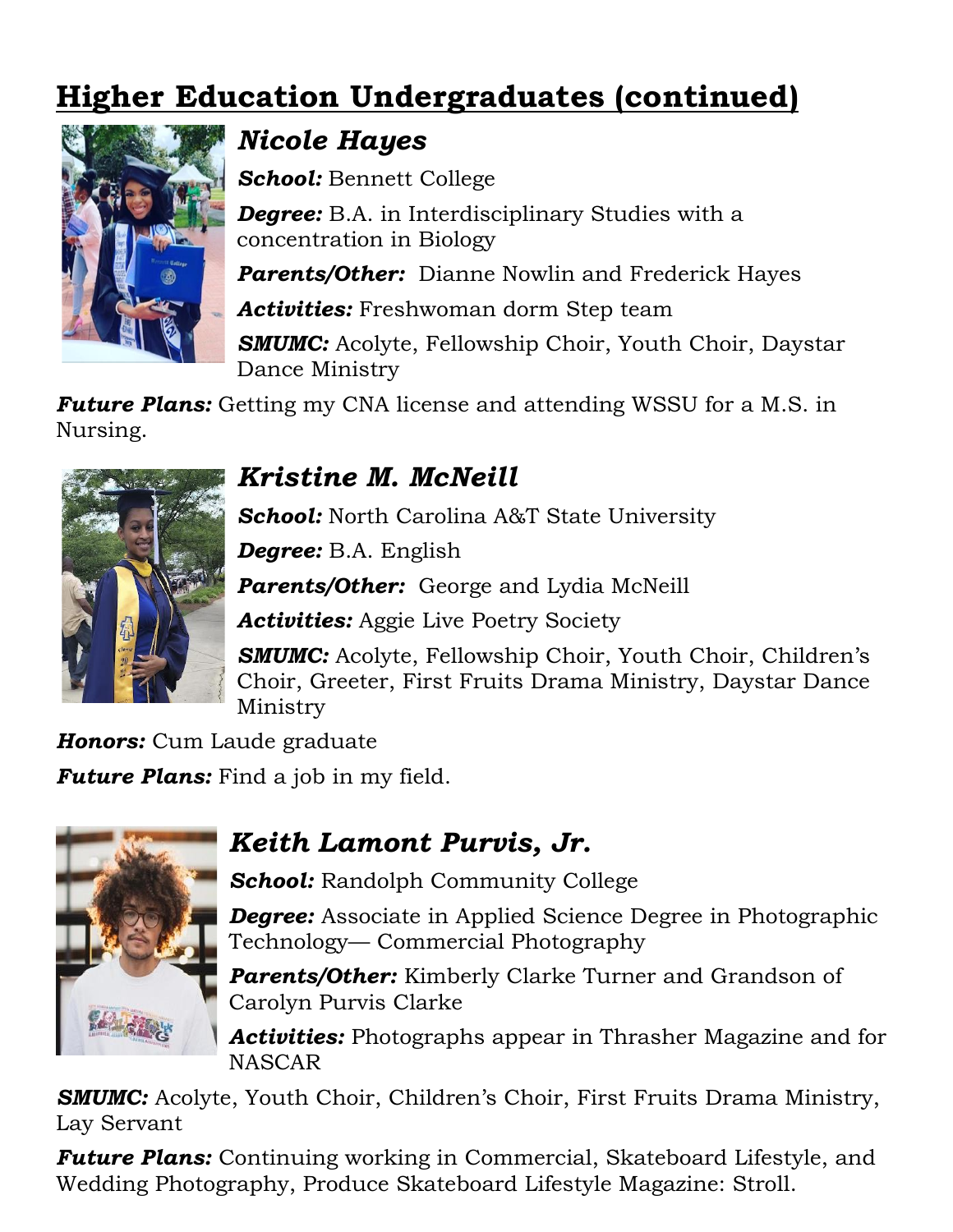## **High School Graduate**



## *Flemeeja Beatrice Brewer*

*School:* Grimsley High School

*Degree:* Diploma

*Parents/Other:* Fleming and Franchellie Brewer

*Activities:* Senior Class President, Sophomore and Junior Class Homecoming Princess, Senior Homecoming Queen runner-up,

Varsity Volleyball (3 years), Varsity basketball (2 years), Varsity Track (3 years), USAV Volleyball, AAU Basketball, Madrigal Singer, SGA, Top Teen of America (2018 inductee), Jack and Jill of America: Teen Chaplain, President and 2021 Mid Atlantic Regional Teen Legislative Chair, Safety Town Camp Counselor, AKA Sorority Inc., Beta Iota Chapter #CAP (2019).

**SMUMC:** Acolyte, Children's Choir, Finance Committee, First Fruits Drama Ministry

*Honors:* National Honor Society, National Society of High School Scholars, Tri-M Music Honor Society, Superintendent's Student Advisory Council

*Future Plans:* To attend UNC-Chapel Hill to attain a Pharm-D Degree.



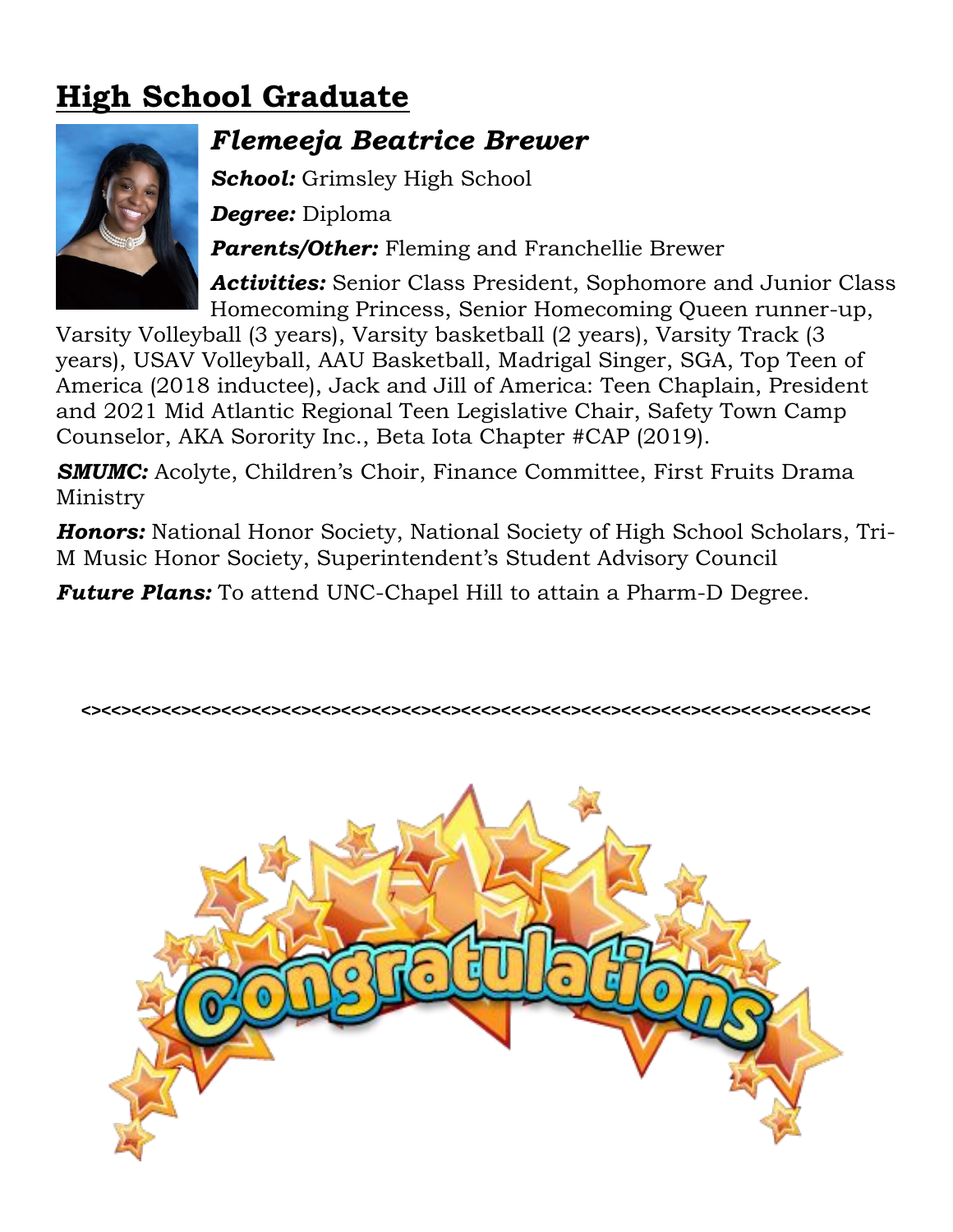#### **ST. MATTHEWS UMC FUNDS REPORT**

#### **CONTRIBUTIONS COUNTED ON 5/23/22 (Online thru 5/30/22)**

| <b>DESCRIPTION</b>              | <b>AMOUNT</b> |
|---------------------------------|---------------|
| <b>PLEDGE</b>                   | \$1,640.00    |
| <b>TITHES</b>                   | \$980.00      |
| <b>OFFERINGS</b>                | \$591.00      |
| <b>BUILDING FUND</b>            | \$200.00      |
| <b>FEES OFFSET ONLINE</b>       | \$2.75        |
| <b>FOOD PANTRY</b>              | \$50.00       |
| <b>NAOMI GUESS SCHOLARSHIP</b>  | \$550.00      |
| <b>NATIVE AMERICAN MINISTRY</b> | \$10.00       |
| <b>STEAM PROGRAM</b>            | \$500.00      |
| <b>UMM FATHER'S DAY SPEAKER</b> | \$150.00      |
| <b>UPPER ROOM</b>               | \$35.25       |
| <b>GRAND TOTAL</b>              | \$3,503.38    |

#### **STEWARDSHIP VERSE - (Acts 20:35)**

I have shown you in every way, by laboring like this, that you must support the weak. And remember the words of the Lord Jesus, that He said, 'It is more blessed to give than to receive.'

#### **ACOLYTES**

| <b>Date</b>   | 8:30am Service                           | <b>11am Service</b>         |
|---------------|------------------------------------------|-----------------------------|
| June 12, 2022 | , Jessica Lewis                          | <sup>1</sup> Cameryn Fields |
| June 19, 2022 | Carmen Forbes & Joshua Lewis (10am only) |                             |
| June 26, 2022 | <b>Karlah Burton</b>                     | Lydia McNeill               |

| Date          | Person                  |
|---------------|-------------------------|
| June 12, 2022 | <b>Albertina McGirt</b> |
| June 19, 2022 | Zahra Jarrell           |
| June 26, 2022 | <b>Ernestine Taylor</b> |

#### **CHILDREN'S MOMENTS VIDEOS**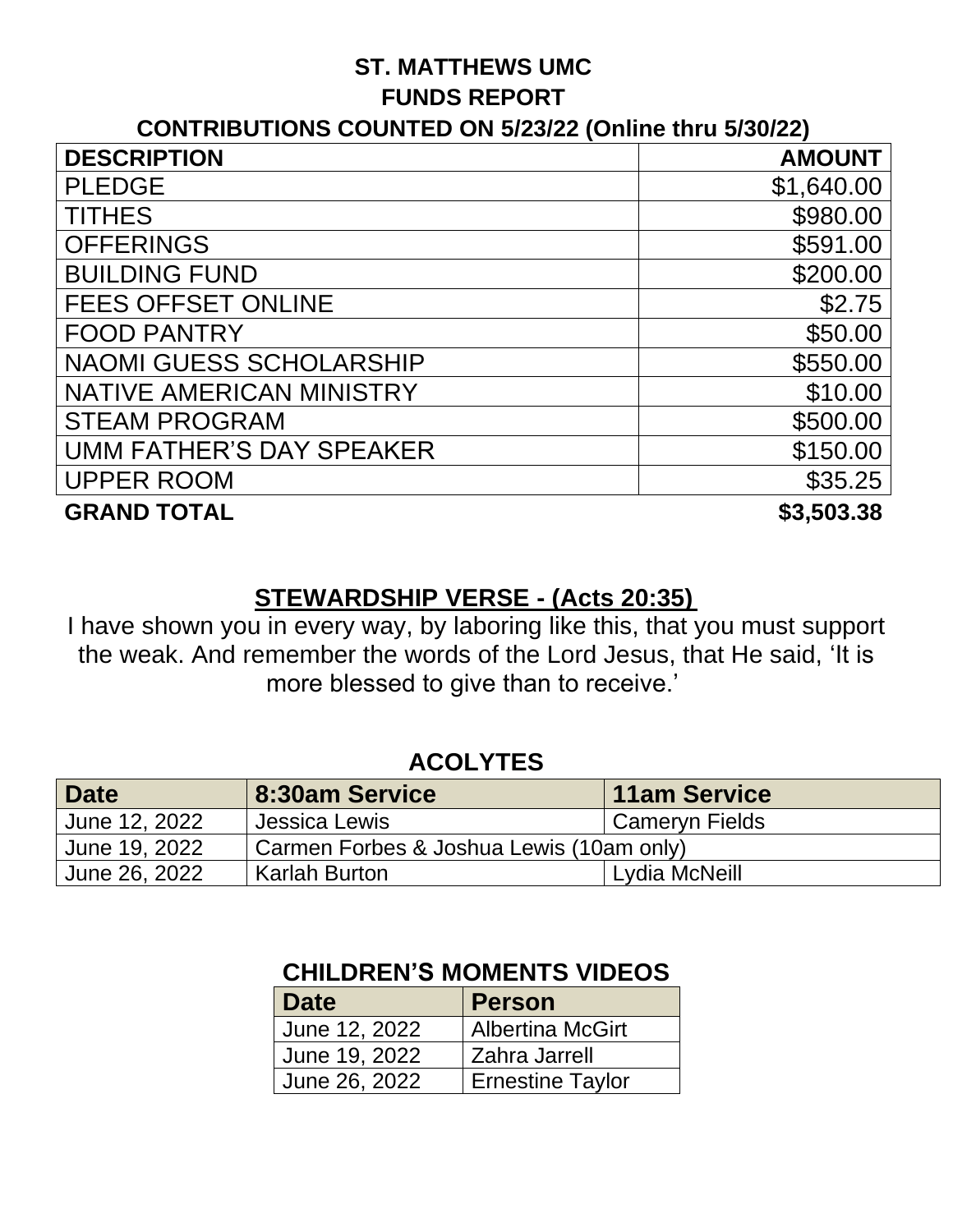

# JUNE BIRTHDAYS



| <b>Ryan McLeod</b>     | 6/2  | Namreh White            | 6/16 |
|------------------------|------|-------------------------|------|
| <b>Timothy Morgan</b>  | 6/2  | Adoree` Hardial         | 6/18 |
| <b>Aaron Simpson</b>   | 6/4  | <b>Michael Dillard</b>  | 6/19 |
| <b>Erica Weaver</b>    | 6/4  | <b>Steve McClendon</b>  | 6/21 |
| Carolyne Burgman       | 6/6  | <b>Michael Edgerton</b> | 6/22 |
| <b>Matthew Brown</b>   | 6/7  | Mark Phifer, Jr         | 6/23 |
| <b>Agnes Davis</b>     | 6/8  | <b>Maximus Sibert</b>   | 6/24 |
| Howard Evans, Sr.      | 6/8  | Lewis Burgman           | 6/25 |
| <b>Jessica Lewis</b>   | 6/8  | Joan Gordon             | 6/25 |
| <b>Wanda Edgerton</b>  | 6/10 | Anita Ingram            | 6/25 |
| <b>Rommel Morrison</b> | 6/10 | <b>Debora Matthews</b>  | 6/26 |
| <b>Tiffany White</b>   | 6/10 | <b>Taliya Simmons</b>   | 6/26 |
| <b>Eunice Day</b>      | 6/11 | <b>Tiera Brooks</b>     | 6/27 |
| Lydia McNeill          | 6/11 | <b>Ryan Dixon</b>       | 6/28 |
| Anessa Burgman         | 6/12 | <b>Allen Odom</b>       | 6/29 |
| Ramona Day             | 6/13 | Carl Brower, Jr.        | 6/30 |
| <b>Haven Grier</b>     | 6/13 | <b>Johnny Gripper</b>   | 6/30 |
| <b>Ramona Miller</b>   | 6/14 | <b>Chloe Powell</b>     | 6/30 |
| Dorothy Vannoy         | 6/15 | <b>Melody Smith</b>     | 6/30 |

## **THE FOOD PANTRY**

*"Whenever we have the opportunity, we should do good to everyone." (Galatians 6:1)*

**The goal of the Food Pantry is more than providing food, it is to demonstrate Christ's "radical hospitality" by inviting others into the family of God. The relational work of this ministry is to invite people who are food insecure to be part of our church, our ministry and even leaders of our program.** 

## **FOOD PANTRY HOURS**

**Monday – Wednesday 10am – 12 noon**

*"We appreciate your donations. Please check the expiration dates before contributing your food items. We are not allowed to distribute outdated food."*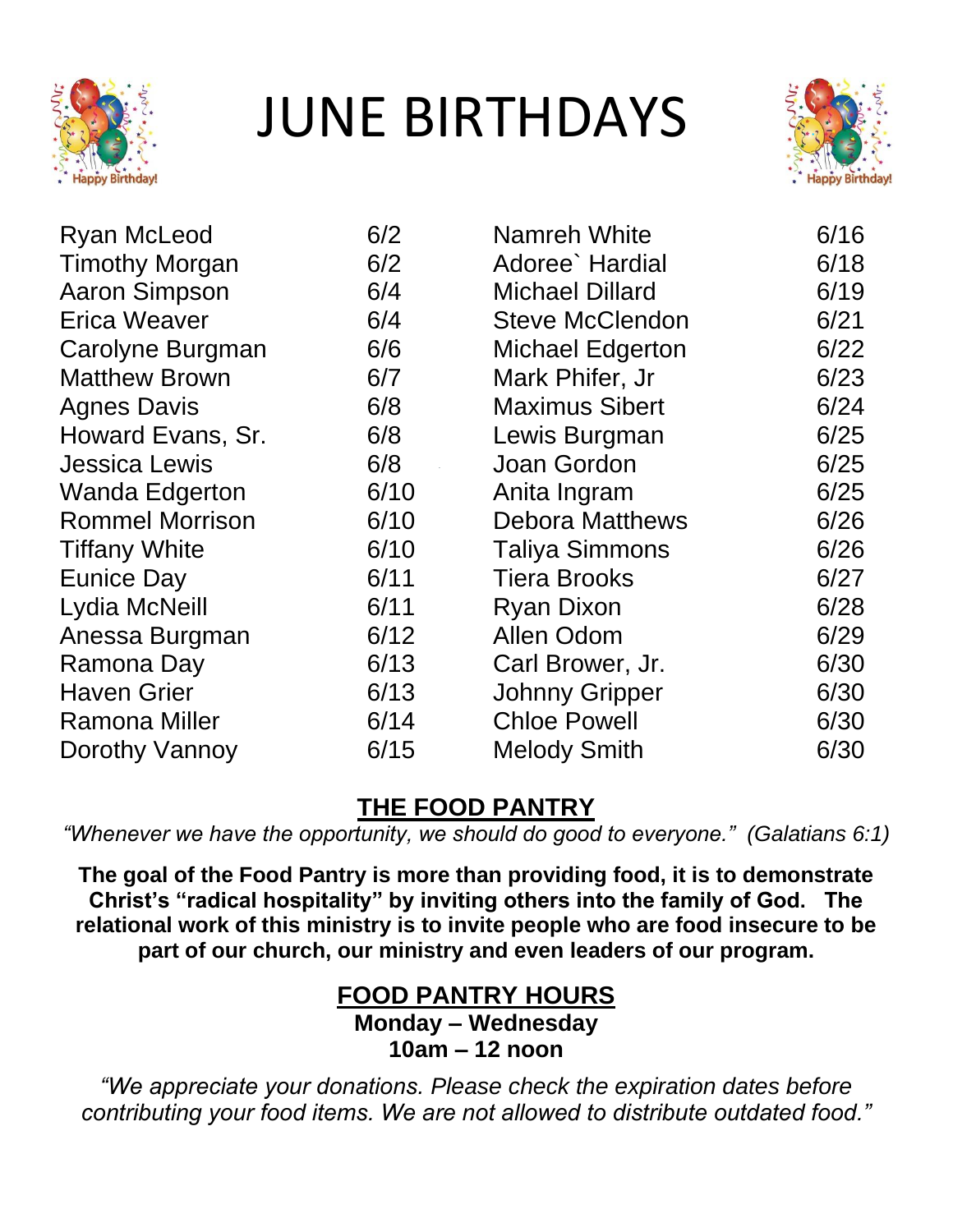### **Our Known Sick and Shut-In Members**

Let us remember our sick and shut-in members through our prayers, calls, and visits. To ensure that our church can extend every caring ministry to our members in a time of need, we ask that if you or family members are going to the hospital, at home sick, or experiencing a crisis, please contact Pastor Rodvegas Ingram or your shepherd.

| <b>Assisted Living   Nursing   Retirement Home</b> |                                            |  |
|----------------------------------------------------|--------------------------------------------|--|
| <b>Mr. Warmoth Gibbs</b>                           |                                            |  |
| 2001 Jane St                                       |                                            |  |
|                                                    | Greensboro, NC 27407                       |  |
| <b>Home</b>                                        |                                            |  |
| <b>Nella Black</b>                                 | <b>Eleanora Caldwell</b>                   |  |
| <b>409 Burtner Street</b>                          | 1200 Bellevue St                           |  |
| Greensboro, NC 27406                               | Greensboro, NC 27406                       |  |
| <b>Mildred Curry</b>                               | <b>Gloria Guy</b>                          |  |
| 4033 Tutbury Dr                                    | 1911 Belcrest Dr                           |  |
| Jamestown, NC 27282                                | Greensboro, NC 27406                       |  |
| <b>Beverly Johnson</b>                             | <b>Rev. Diana Jones</b>                    |  |
| 415 Elm Grove Church Rd                            | <b>Heartland Living &amp; Rehab Center</b> |  |
| Reidsville, NC 27320                               | 1131 N Church St                           |  |
|                                                    | Greensboro, NC 27401                       |  |
| <b>Helen Kennedy</b>                               | <b>Minnie Kidd</b>                         |  |
| 2031 Willowick St                                  | 4806 Suecla Dr                             |  |
| Lake Charles, LA 70607                             | Richmond, VA 23231                         |  |
| <b>Pat Spain</b>                                   | <b>Julius Tucker</b>                       |  |
| 3314 Woodlea Rd                                    | 507 Ray Street                             |  |
| Greensboro, NC 27406                               | Greensboro, NC 27406                       |  |
| <b>Angela White</b>                                | <b>Vanzetta Whittaker</b>                  |  |
| 1701 W. Vandalia Rd                                | 3229 Alhambra Circle                       |  |
| Greensboro, NC 27406                               | Hampton, GA 30228                          |  |
| <b>Janie Wheeler</b>                               |                                            |  |
| $1000$ Alaavu Chaale Dluff                         |                                            |  |

**1898 Alcovy Shoals Bluff Lawrenceville, GA 30045**